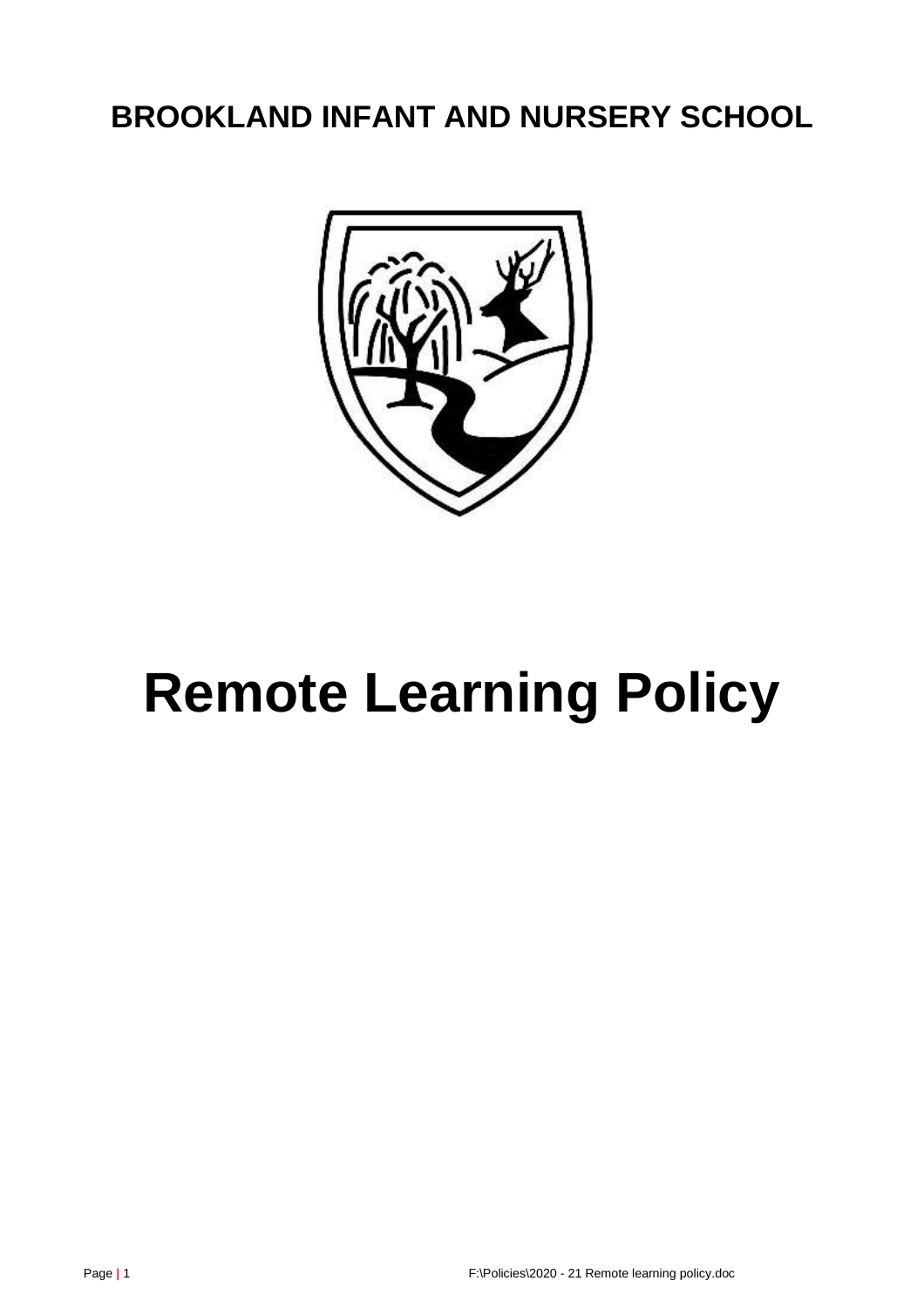# **Contents**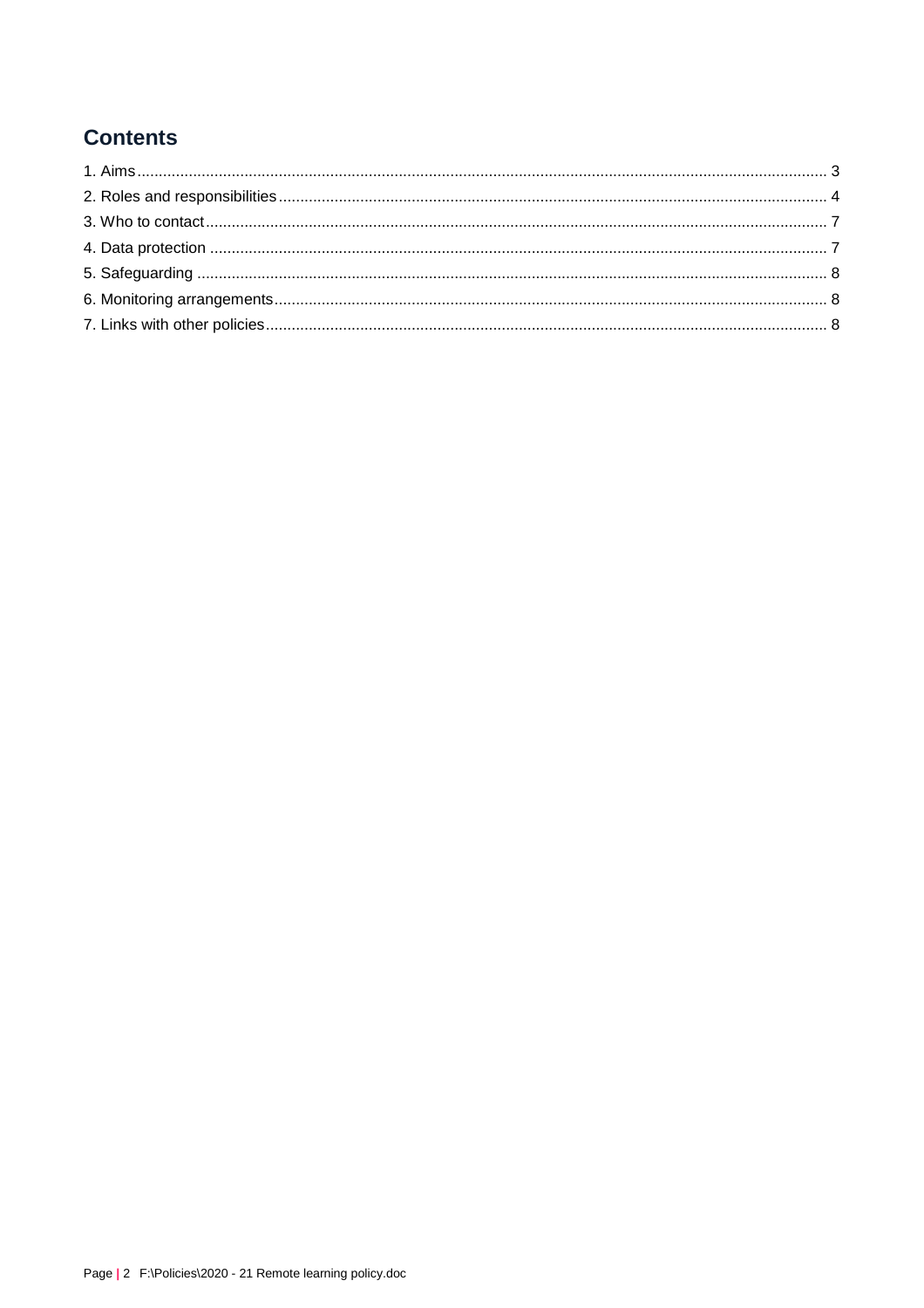# <span id="page-2-0"></span>**1. Aims**

This remote learning policy for staff aims to:

- Ensure consistency in the approach to remote learning for pupils who aren't in school
- Set out expectations for all members of the school community with regards to remote learning
- Provide appropriate guidelines for data protection

#### **Who is the plan applicable to?**

Every child is expected to attend school from September 1st 2020. In line with government guidance, pupils, staff and families should self-isolate if they display any of the following symptoms:

- A continuous, dry cough
- A high temperature above 37.8℃
- A loss of, or change to, their sense of smell or taste
- Have had access to a test and this has returned a positive result for Covid-19

This plan outlines expectations for class bubble or partial school closure, rather than individual cases. Individual pupils who are isolating due to health issues (based on government advice) and choose not return to school will be supported on a case by case basis.

#### **Remote learning for pupils**

We will provide links to appropriate remote learning for pupils who are not able to attend school so that no-one need fall behind. Below is an outline of the provision that will be made and some guidance given on the role of pupils, teachers and parents.

We have used research from the Educational Endowment Foundation as a basis for our approach to remote learning.

[https://educationendowmentfoundation.org.uk/covid-19-resources/best-evidence-on-supportingstudents-to](https://educationendowmentfoundation.org.uk/covid-19-resources/best-evidence-on-supportingstudents-to-learn-remotely/)[learn-remotely/](https://educationendowmentfoundation.org.uk/covid-19-resources/best-evidence-on-supportingstudents-to-learn-remotely/)

When implementing strategies to support pupils' remote learning, or supporting parents to do this, key things to consider include:

- Teaching quality is more important than how lessons are delivered. "*There was no clear difference between teaching in real time ("synchronous teaching") and alternatives ("asynchronous teaching")."*
- Ensuring access to technology is key, especially for disadvantaged pupils. "*In addition to providing access to technology, ensuring that teachers and pupils are provided with support and guidance to use specific platforms is essential,"*
- Peer interactions can provide motivation and improve learning outcomes. "*Different approaches to peer interaction are likely to be better suited to different age groups"*
- Supporting pupils to work independently can improve learning outcomes. "*Multiple reviews identify the value of strategies that help pupils work independently with success"*
- Different approaches to remote learning suit different types of content and pupils. "*Teachers should … consider which approaches are best suited to the content they are teaching and the age of their pupils".*

#### **Curriculum**

At Brookland Infant & Nursery School we know that there has been much disruption to children's education, therefore, is committed to giving all children a quality education in the form that has been designed by the school. Therefore, the school is committed to ensuring that any remote learning is aligned to the school curriculum. This means the school community maintains cohesion and children are enthused by their learning. Our curriuclum aims will therefore continue to be delivered by ensuring that teachers take ownership of remote learning packages with children's individual needs being accounted for. However, there will be times when teachers do direct families to some online learning platform to complement their learning such as:

- Oak National Academy
- BBC Bitesize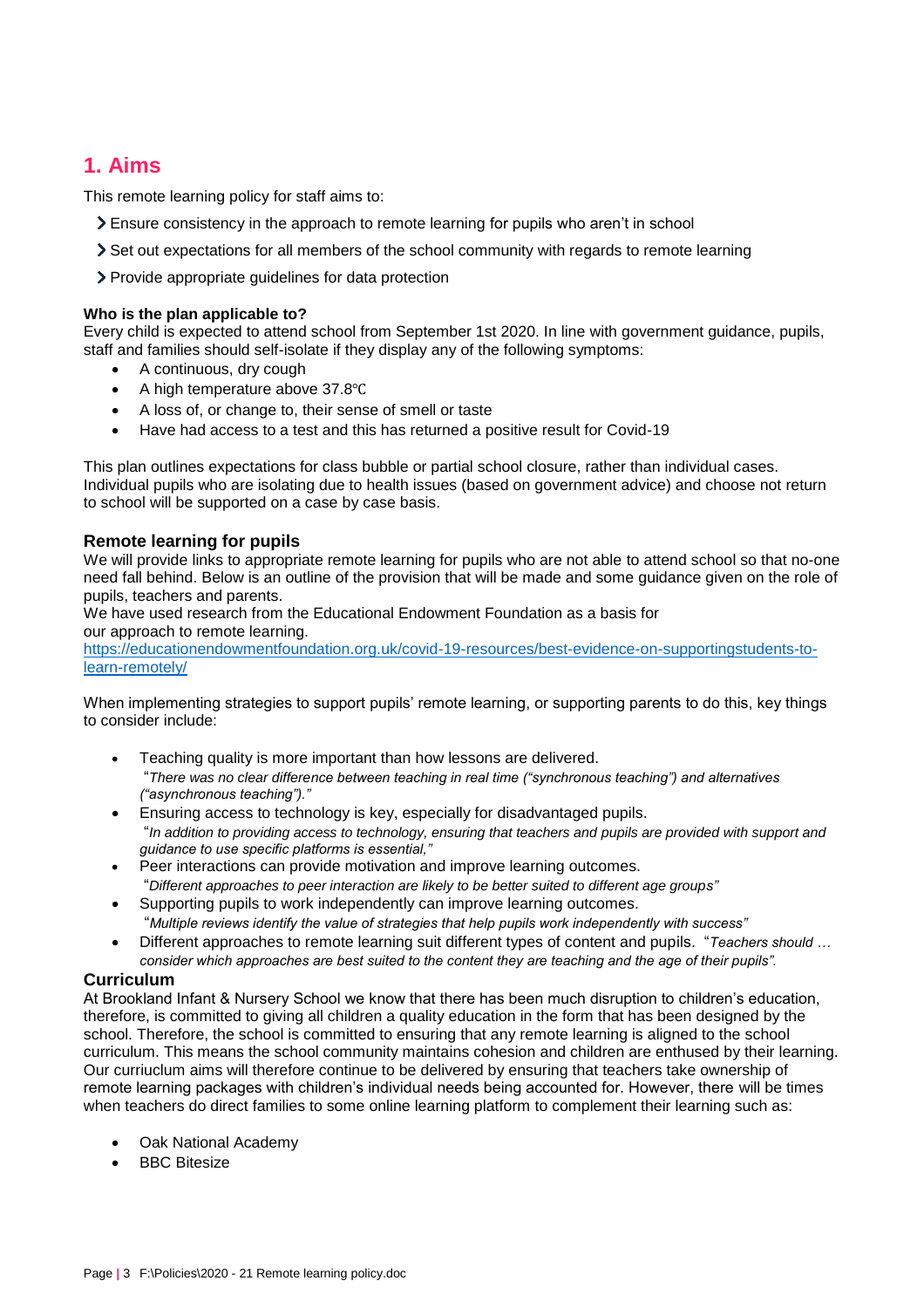- White Rose Maths
- Purple Mash
- Bug club
- Top Marks
- **Tapestry**
- Mr Thorne does Phonics
- Google meet
- Google classrooms

The remote learning set for children will be in line with the learning that would take place in the classroom so the teachers will provide resources that deliver the main aspects of the curriculum plan; this includes Relationship and Health Education.

The remote learning set by the teachers will follow the long-term curriculum plan for their year so that children can continue to access the relevant curriculum and continue to make progress. Teachers will provide adapted learning resources for children with additional learning needs, i.e. SEND

The governors and senior leadership team at Brookland Infant & Nursery School are fully aware that these are exceptional times and families may have unique challenges, and because of this will endeavour to approach remote learning in way which is most supportive.

We realise that the circumstances that cause our school to close will affect families in a number of ways.

- parents may be trying to work from home so access to technology as a family may be limited;
- parents may have two or more children trying to access technology and need to prioritise the needs of older children.

# <span id="page-3-0"></span>**2. Roles and responsibilities**

# **2.1 Teachers**

When providing remote learning, teachers must be available between 8.30 – 3.30

If they're unable to work for any reason during this time, for example due to sickness or caring for a dependent, they should report this using the normal absence procedure.

#### **Teacher expectations**

- Teachers will plan lessons that link directly to the curriculum focus for that year group and will provide resources to support tasks for home learners.
- Early Years should post relevant activities on Tapestry
- Should remote learning need to be set for a class or bubble, the KS1 work for the week in English, Maths and other subjects will be emailed (or the links to purple mash).
- The KS1 information will contain:
	- $\circ$  All website links needed to access home learning resources along with clear information about the learning for that week. This may include reference to daily tasks for relevant subjects
	- o Daily English / phonic / spelling / handwriting activities
	- $\circ$  Links to daily Maths lessons in years 1 & 2 & Reception these will often be linked to the White Rose Maths curriculum however teachers may provide further resources and guidance.
	- o Activities from the wider curriculum
	- Worksheets to accompany lessons where appropriate.
	- o The work should equate to 3 hours per day learning time.
- Teachers will respond promptly, within reason, to requests for support from families at home. This should be done via the email address that corresponds to each child's class e.g. [maple.class@brooklandinfants.herts.sch.uk](mailto:maple.class@brooklandinfants.herts.sch.uk) or via Tapestry for EYFS
- Staff and parents should communicate via the class email address at least weekly.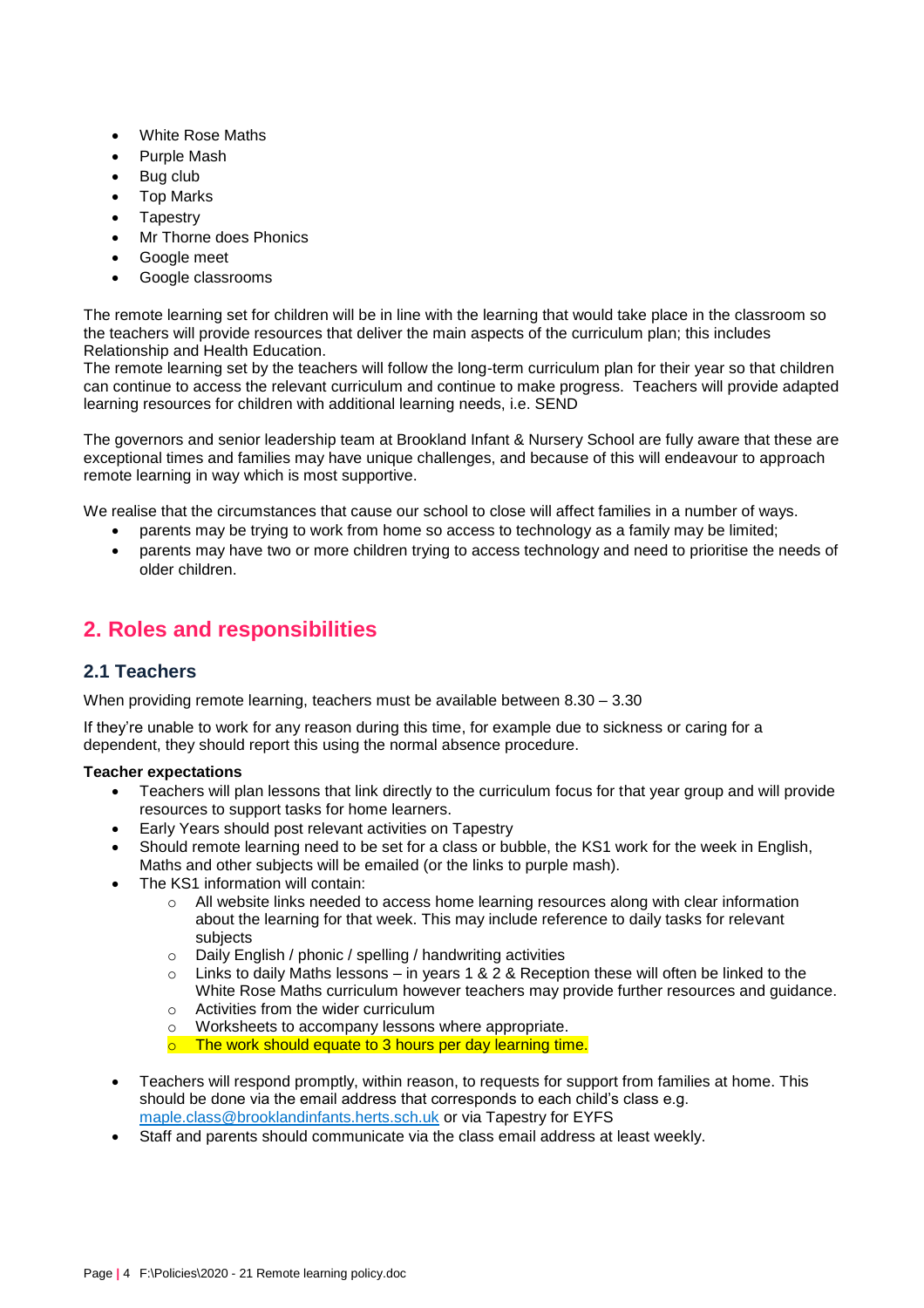- The school will target families with low engagement so that they can support remote learning. This could include welfare phone calls with class teachers or a member of the SLT and/or socially distanced home visits
- Where limited accessibility to technology has been proven and a loan of equipment is not possible, home packs will be available in school for families to pick up.
- Teachers will continue to develop the expertise gained in remote learning during the school closure between March and July and respond to parents changing needs where possible.
- Teachers will make sure all children and parents have access to any logins

**In the event of a further national lockdown the teachers will also plan to:**

- Make a virtual face to face meeting with all children at least once a week
- Teach small groups virtually using a safe technological platform when the curriculum planning demands it.
- Provide suitable planning and resources that can be used by parents at home and Teaching assistants in school to support children's learning.

Attending virtual meetings with staff, parents and pupils :

- $\circ$  Dress code pleas make sure you are dressed appropriately
- o avoid areas with background noise, nothing inappropriate in the background

#### **Remote teaching for staff who are self-isolating**

- All staff are required to self-isolate if they show symptoms outlined at the start of this policy or they have been told to shield and/or have received a letter to confirm this.
- If a member of staff is required to self-isolate, they are expected to:
	- o Follow normal reporting procedure for planned absence.
	- o Get tested if they are showing symptoms
	- $\circ$  Should a staff member be tested, they are expected to share the result of this test with school so that appropriate plans can be made.
	- o Whilst self-isolating, and if able to do so, staff will be given administrative jobs, a project that promotes progress towards the school development priorities or asked to support with the online learning provision for their year group.
	- o If class teachers are unwell, but the bubble remains open, their duties will be covered by another staff member or supply teacher
	- $\circ$  Communication and planning during this time will not be undertaken until the teacher is fit to work.

# **2.2 Teaching assistants**

When assisting with remote learning, teaching assistants must be available during normal working hours

If they're unable to work for any reason during this time, for example due to sickness or caring for a dependent, they should report this using the normal absence procedure.

When assisting with remote learning, teaching assistants are responsible for:

Supporting learning for pupils who are in school bubbles (max 15 pupils)

- Supervising learning based on remote learning planning done by teachers
- o Liaising with teachers with feedback about planning
- o Liaising with teachers with feedback about pupil's learning
- o Reporting any concerns to the correct person
- If TAs are not able to be in school due to shielding or self –isolation they may be able to support pupils who aren't in school with remote learning by
	- o Supporting specific pupils identified by the class teacher
	- o Giving support by class email
	- o Phoning parents (explicit permission is needed to do this from home)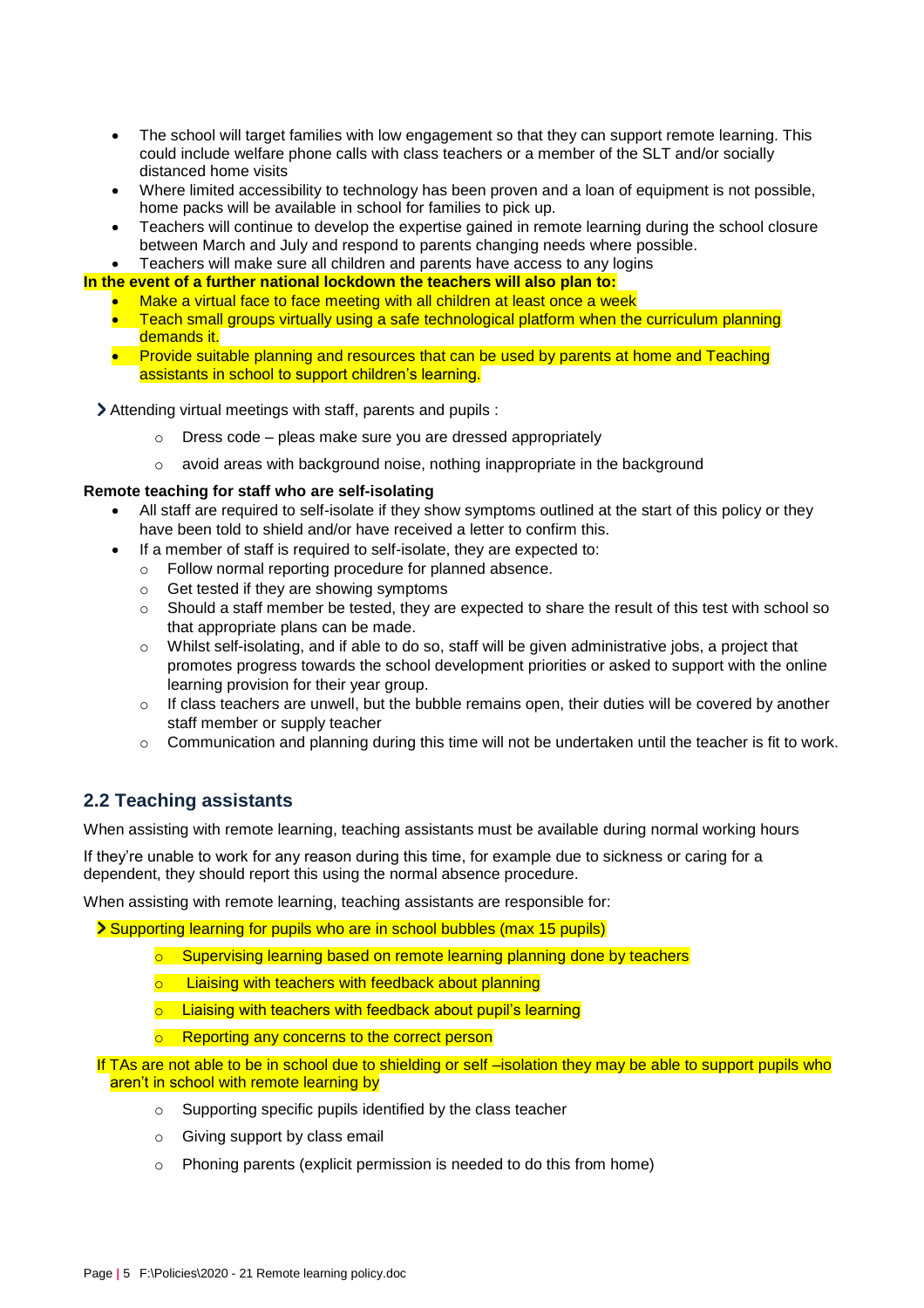- o Researching activities and resources relevant to the curriculum
- o Administrative jobs for the good of the year group.

#### **2.3 Senior leaders**

Alongside any teaching responsibilities, senior leaders are responsible for:

- Co-ordinating the remote learning approach across the school
- Monitoring the effectiveness of remote learning through:
	- o Regular meetings with Year Group Leaders
	- o Reviewing planning and activities
	- o Analyse parental engagement
	- o Getting parental feedback
- Monitoring the security of remote learning systems, including data protection and safeguarding considerations

#### **2.4 Designated safeguarding lead**

The DSL is responsible for:

All safeguarding matters. See [website](http://brooklandinfants.herts.sch.uk/) for policies.

#### **2.5 Pupils and parents**

#### **Family (pupil/parent/carers):**

- Key Stage 1 Where possible, it is beneficial for young people to maintain a regular and familiar routine, and we recommend that each 'school day' maintains a similar structure. Learning time should total approximately 3 hours A suggested timetable is:
	- o 15 30 mins reading from Bug Club, doing the mini quizzes and discussing books
	- o 20 mins English / phonics / spelling
	- o 20 mins physical activity
	- o 20 mins Maths
	- o 20 mins independent activities
	- o Lunch
	- o 10 mins handwriting
	- o 20 mins problem solving e.g. jigsaws or other puzzles (sometimes using technology)
	- o 20 mins physical activity
	- o 20 mins Topic work
	- $\circ$  20 mins joint or independent activity e.g.cooking, painting, modelling, tidying, choosing activities for the next day
- Early years
	- o 15 30 mins reading from Bug Club or their favourite books.
	- $\circ$  20 40 mins Tapestry activities this could be broken down into 5 10 minute chunks
	- $\circ$  30 60 mins physical activity
	- o independent activities
	- o Lunch
	- $\circ$  10 mins finger strong activating the muscles in the hands and arms
	- $\circ$  20 mins problem solving e.g. jigsaws or other puzzles (sometimes using technology)
	- $\circ$  30 60 mins physical activity
	- o 10 mins Tapestry activities
	- o 30 mins joint or independent activity e.g.cooking, painting, modelling, tidying, choosing activities for the next day
- Please adjust the timings and activities to take into account the needs of your own child.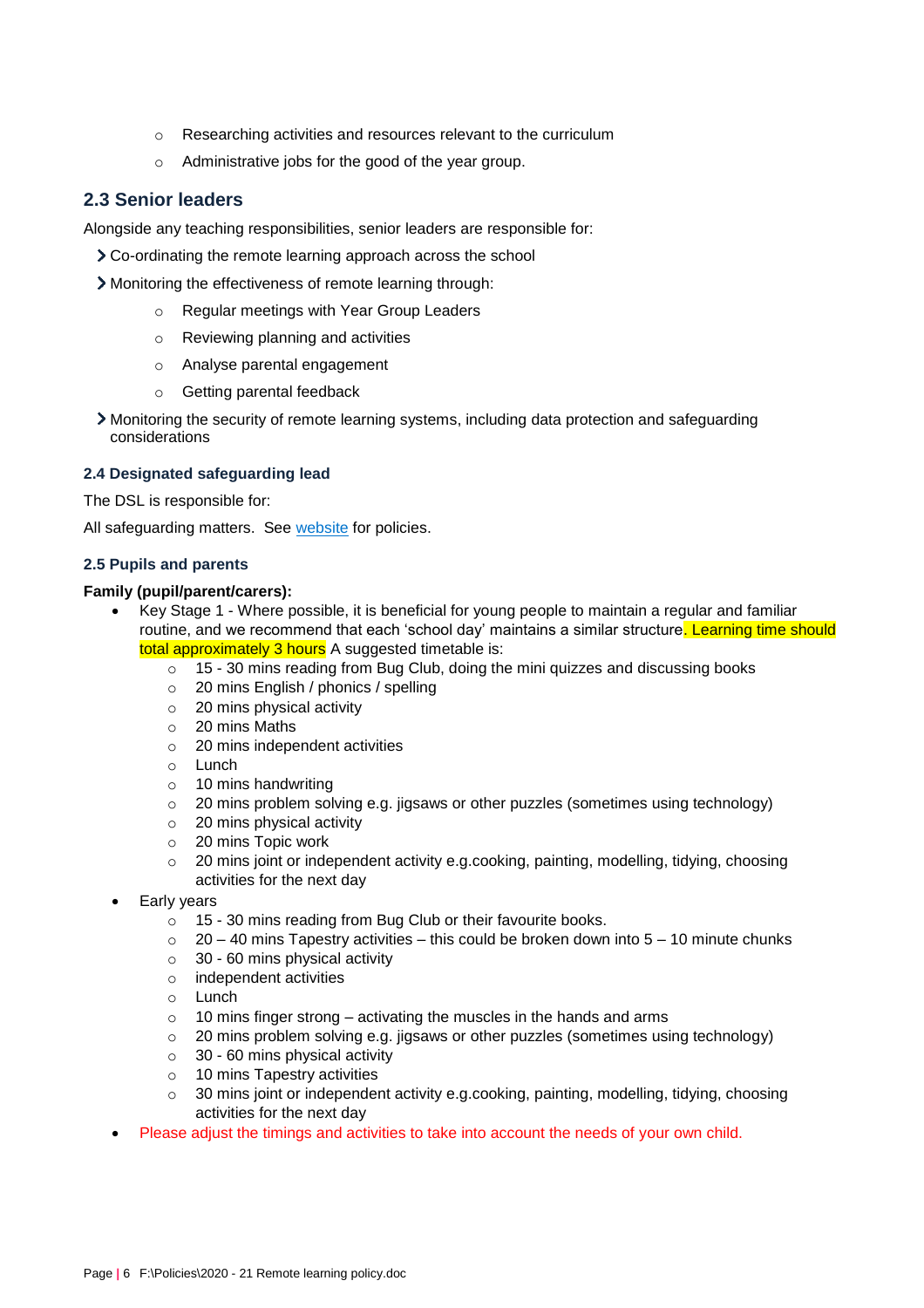- This structure should also include regular bedtimes and always daily reading for pleasure.
- Should anything be unclear in the work that is set, parents can communicate with class teachers via the class email address e.g. [beech.class@brooklandinfants.herts.sch.uk](mailto:beech.class@brooklandinfants.herts.sch.uk) or via Tapestry.
- **Parents should take photos etc of completed work or activities undertaken and email them to the** class teacher so that they can give feedback and suggest extension activities if needed.
- We encourage parents to support their children's work, by viewing the work set together, and then making appropriate plans to complete the work. This can include
	- o finding an appropriate place to work
	- o organising resources
	- o discussing what the support could look like
	- o agreeing targets and goals
	- o use Now & Next visuals
- Please encourage them to work with good levels of concentration.
- Every effort will be made by staff to ensure that work is set promptly on appropriate platforms but school cannot guarantee that the chosen platforms will work on all devices.
- Should accessing work be an issue, parents should contact school promptly and alternative solutions will be made available. These will be discussed on case-to-case basis.

#### **Online Safety**

- Monitor what your child is accessing on any device.
- Check out any websites we suggest before letting your child access them
- Report any inappropriate content to CEOP

#### **Consultations**

**These will take pace remotely via School cloud**

# **2.8 Governing board**

The governing board is responsible for:

- Monitoring the school's approach to providing remote learning to ensure education remains as high quality as possible
- Ensuring that staff are certain that remote learning systems are appropriately secure, for both data protection and safeguarding reasons

# <span id="page-6-0"></span>**3. Who to contact**

If staff have any questions or concerns about remote learning, they should contact the following individuals:

- Issues in setting work talk to the relevant Year Group lead or SENCO
- Issues with parents talk to a member of SLT
- $\ge$  Issues with their own workload or wellbeing talk to a member of SLT
- Issues with messages to parents talk to the admin team or email [admin@brooklandinfants.herts.sch.uk](mailto:admin@brooklandinfants.herts.sch.uk)
- Concerns about data protection talk to the data protection officer Jane Allen
- Concerns about safeguarding talk to the DSL

# <span id="page-6-1"></span>**4. Data protection**

#### **4.1 Accessing personal data**

When accessing personal data for remote learning purposes, all staff members will follow the procedures outlined in the relevant school policies.